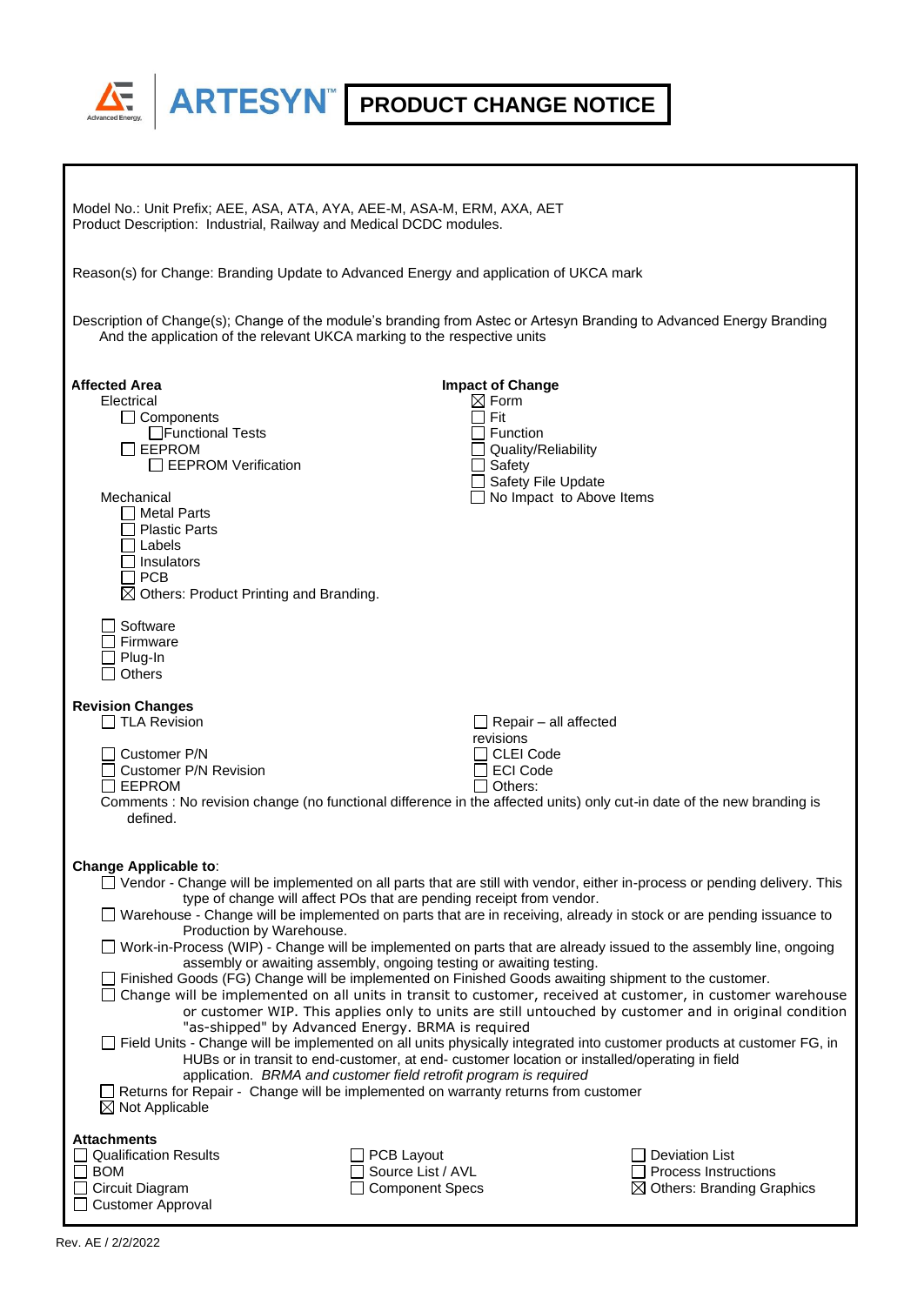Date: September 2021 Comments: All products to be updated from this month onwards

#### **1 Brand per family Prefix**

**AEE 40Watt** family **AEE-50Watt** family **AEE-M**; Medical family **ERM;** All families

Example of the change;



## Attached to the packaging tube

**3 Brand per family Prefix**

**AYA;** All families

Example of the change



Attached to the packaging tube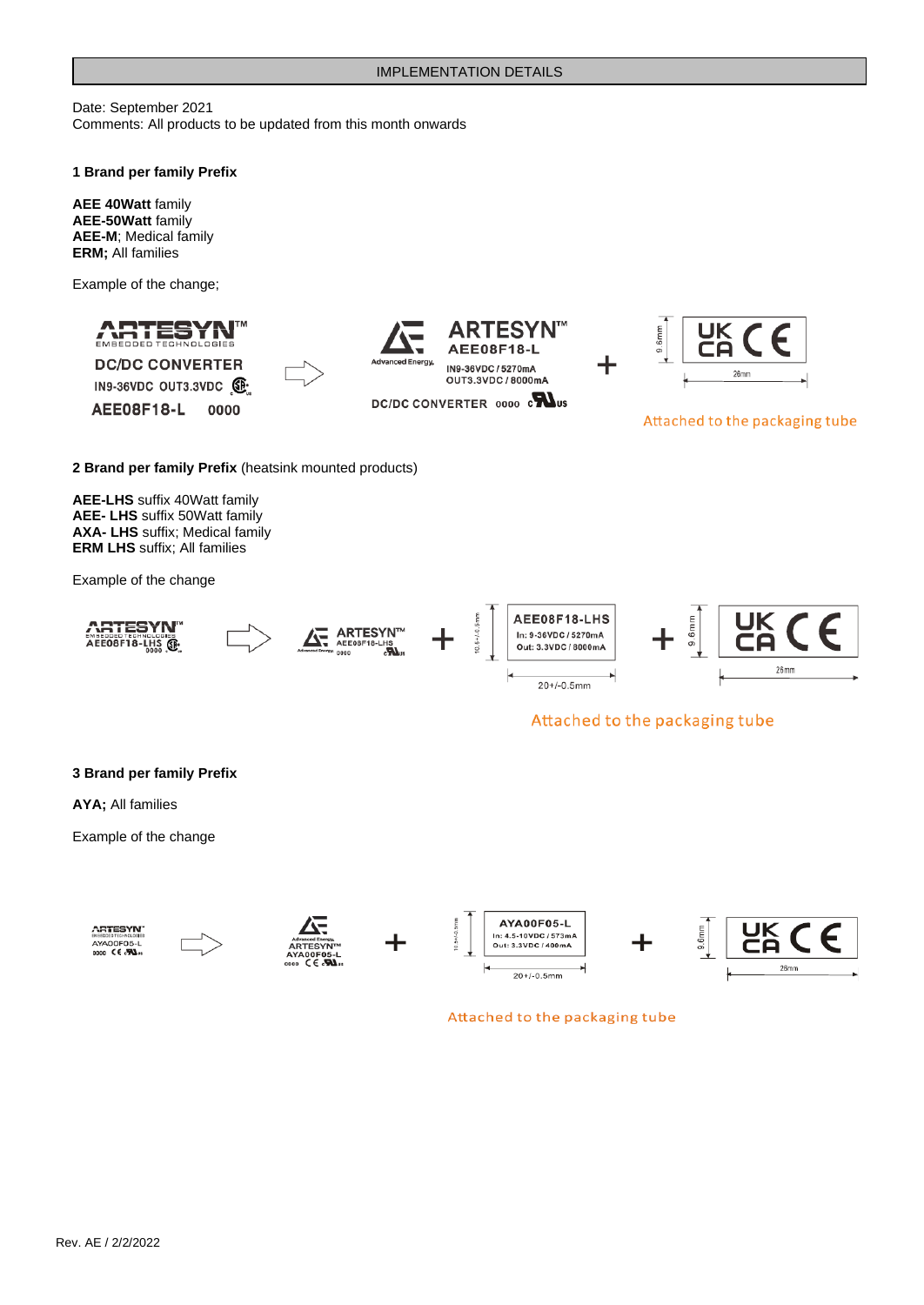### **4 Brand per family Prefix**

**AXA;** All families

Example of the change

# **ARTESYN**

**DC/DC CONVERTER** IN9-36VDC OUT3.3VDC AXA02F18-L Œ. 0000



**DC/DC CONVERTER** IN9-36VDC / 1408mA OUT3.3VDC / 2200mA  $\sum_{i=1}^{n}$ 

ARTESYN™<br>AXA02F18-L



# Attached to the packaging tube

### **5 Brand per family Prefix**

**ATA-L;** 6Watt, 8Watt and 10Watt families

Example of the change

**ARTESYN** IN9-36VDC OUT3.3VDC  $\epsilon$ ● ATA01F18-L  $0000$   $\sum_{\text{v}}$ 



 $\overline{\mathbf{A}}$  ARTESYN<sup>T</sup> **ING.36VDC / 840-**IN<sub>8-31</sub>  $180$  $0000$ 



# Attached to the packaging tube

**6 Brand per family Prefix**

**ATA0-L**; 3Watt, family

Example of the change









# Attached to the packaging tube

### **7 Brand per family Prefix**

## **ERM10** family

Example of the change